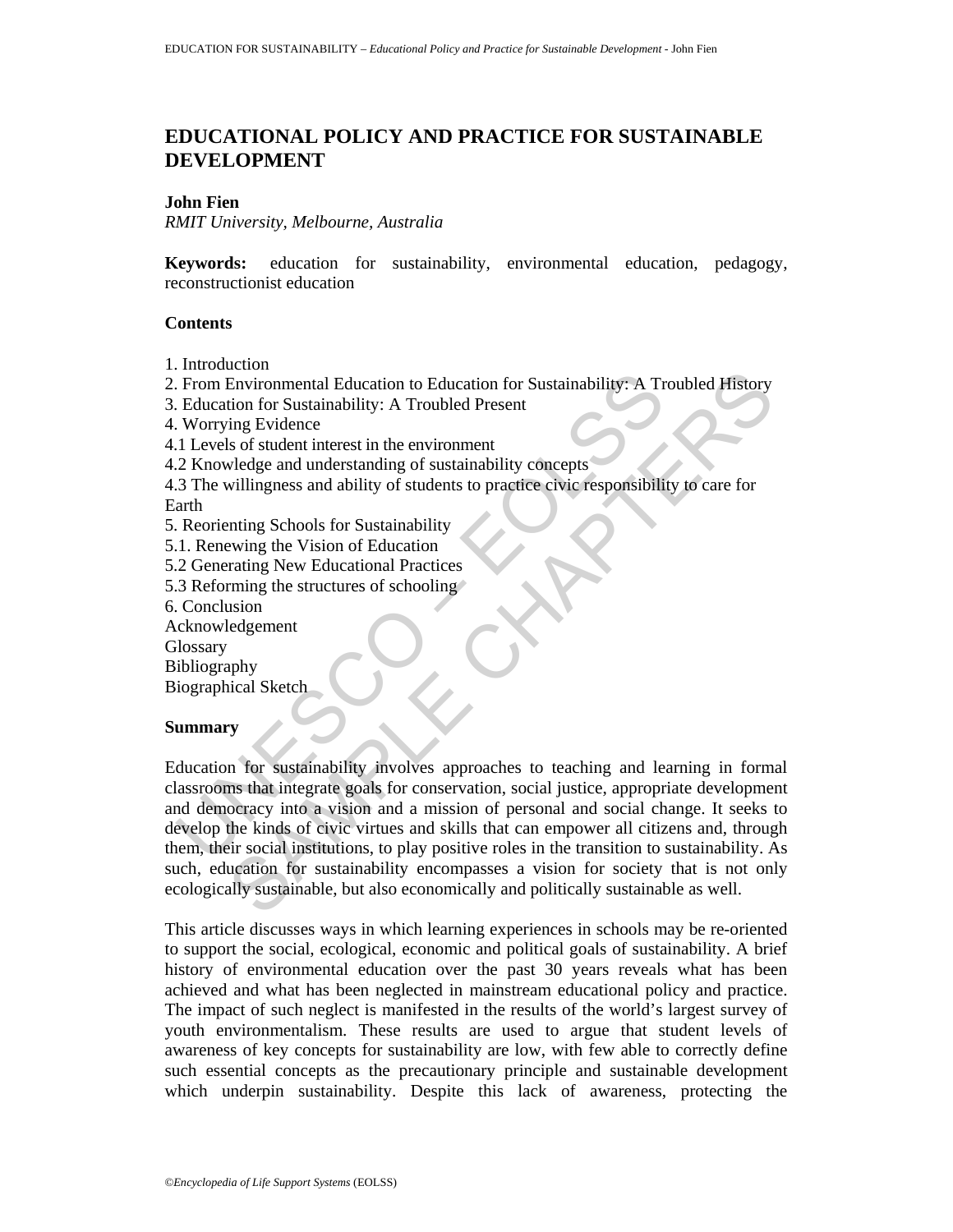environment was the most important issue for students. As a result, most expressed a strong desire to have much more frequent discussions of environmental topics in class than they were currently having. The desire for more opportunities to discuss environmental issues supports the need for a whole-of-school, cross-curriculum approach to education for sustainability. Key features of a curriculum for sustainability are explored, as well as the processes of educational reform essential for the achievement of this curriculum. The principles underlying the reforms outlined are, to varying extents, relevant to all levels of education, but need to be interpreted and focused for action in education systems and local community contexts.

### **1. Introduction**

or thousands of years human societies have proved that living<br>dividuals and communities in harmony with the natural world is po<br>rm sustainability of indigenous economic and cultural systems<br>net alternation differences are asands of years human societies have proved that living sustainably as<br>slands of years human ioncities in harmony with the natural world is possible. The fong<br>atstainability of indigenous economic and cultural systems is t For thousands of years human societies have proved that living sustainably as individuals and communities in harmony with the natural world is possible. The longterm sustainability of indigenous economic and cultural systems is the result of indigenous systems of education that established a human and natural ecology totally at one with each other. Unfortunately, indigenous knowledge and wisdom have been undermined by the experiences of colonisation, industrialisation and globalisation. By and large, indigenous priorities and systems of education have been supplanted by the somewhat narrow view that the environment and culture are valuable only in so far as they are economically productive. The consequent disregard for land and culture has meant that knowledge, values and skills for living sustainably have been underplayed in contemporary education. Indeed, in many cases, both the overt and the hidden curricula of schools play a major role in reproducing the socially and ecologically unsustainable values of our contemporary industrial, affluent, consumer-oriented society. These values include the desirability of economic growth through a competitive economy, the importance of self-advancement, and the correctness of allowing the market to determine economic and social priorities.

Berberet (in Fien, 1993, p.107) notes that, while the environment has been only "a minimal factor in mainstream educational thinking", education has played a key role in perpetuating unsustainable practices:

Historically, the values of schools and colleges have mirrored those of the larger society. Not only has education uncritically accepted the association of progress and the unfettered growth economy, it has trained the engineers and managers, performed the research, and developed the technologies which in aggregate have had such a devastating impact on the environment. A fundamental reorientation now needs to occur with the development of new assumptions undergirding education which treat the interactions of ecological processes, market forces, cultural values, equitable decision-making, government actions, and environmental impacts of human activities in a holistic, interdependent manner.

Thus, it would be a mistake to think that education in schools can make a major contribution to the transition to sustainability unless major educational reforms are enacted. For example, the current emphases in education on grades, credentials, competition, individualised effort, personal success and hierarchical patterns of personal relationships and knowledge relations socialise young people into the values and practices of free-market capitalism.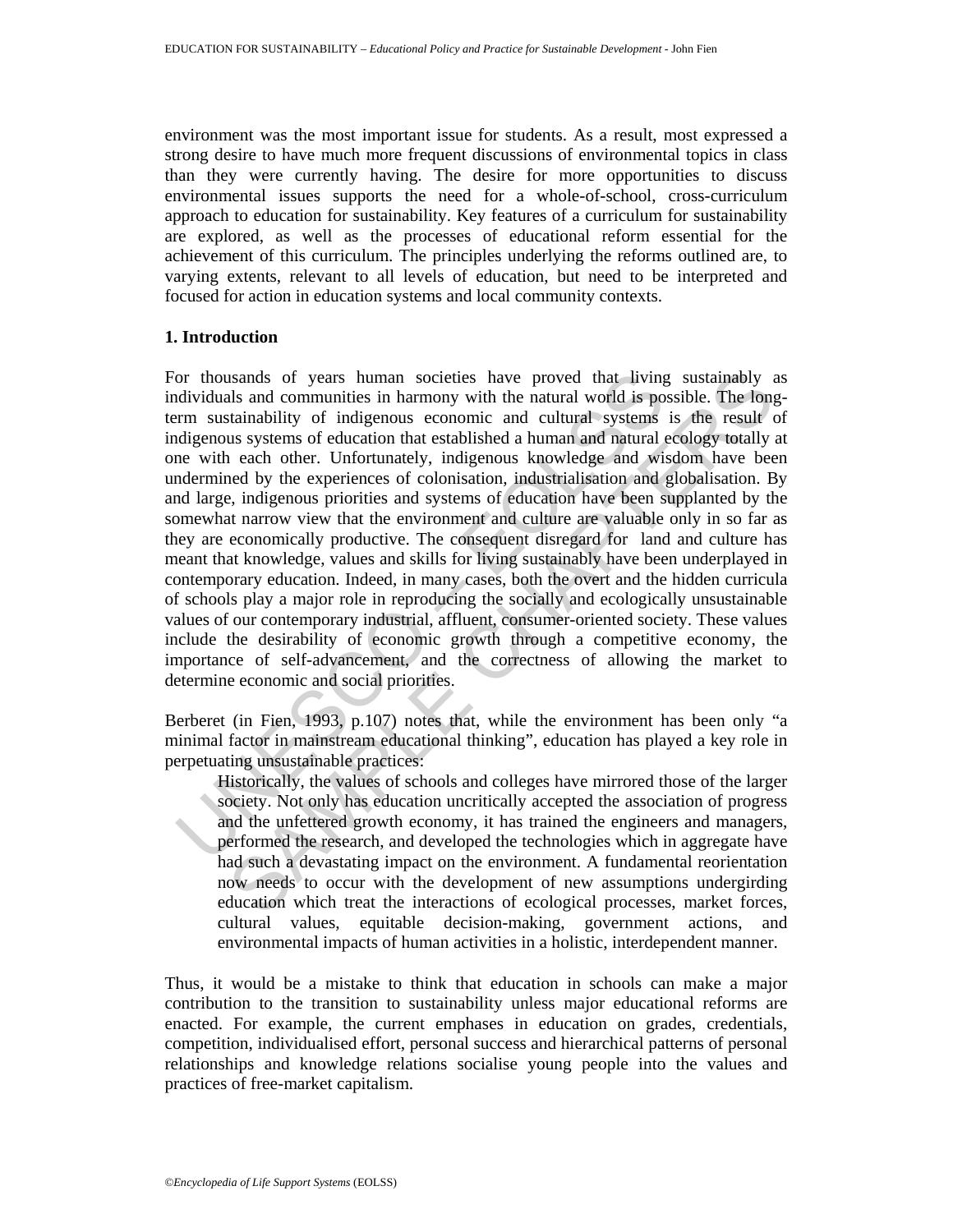Over the past two decades, however, numerous people around the world have become concerned about the interlocking issues of the environment and sustainable development, and many have become increasingly aware of the need for changes in lifestyle choices, and in national and global patterns of development, consumption and trade. In 1997, a UNESCO paper concluded that:

Most people in the world today have an immediate and intuitive sense of the urgent need to build a sustainable future. They may not be able to precisely define 'sustainable development' or 'sustainability' - indeed, even experts debate that issue - but they clearly sense the danger and the need for informed action. They smell the problem in the air; they taste it in their water; they see it in more congested living spaces and blemished landscapes; they read about it in the newspapers and hear about it on radio and television (p.7).

he central concern of this article is the implication of this growing a<br>form of educational policy and practice in schools. Education plays a<br>rocesses of social continuity and change. Depending upon the c<br>ducation ministri The central concern of this article is the implication of this growing awareness for the reform of educational policy and practice in schools. Education plays a major role in all processes of social continuity and change. Depending upon the choices made by education ministries, curriculum developers, teachers and parents, the education provided in schools can either serve to reinforce the unsustainable life lessons promoted by the consumerist ethos of popular culture and mass media, **or** it can serve as a source of critical reflection, ethical judgement and social justice, which may then motivate and empower young people to work towards a sustainable future.

If schools are to fulfil their potential and help in the transformation towards a sustainable future, teachers, curriculum developers and school administrators must come to a deeper understanding of the global realities that beset humanity. They need to appreciate the imperatives of reorienting education systems and curricula towards a future that can be sustainable, and they need to develop and promote a range of curriculum and teaching approaches that are committed, ethical and effective in empowering young people to dedicate their lives to sustaining a common future.

ral concern of this article is the implication of this growing awareness for the ducational policy and practice in schools. Education plays a major role in a of social continuity and change. Depending upon the choices made Education for sustainability is a broader and perhaps more challenging concept of environmental education introduced in the 1970s. Education for sustainability integrates the conservation of natural resources that is important in ecological sustainability with equally important concerns of equality, fulfilling work, human rights, justice, peace and democracy that underpin economic, social and political sustainability. The aim of education for sustainability is to develop skills that can enable all citizens and, through them, their social institutions, to play a role in the transition to sustainability. As such, it encompasses a vision for society that is not only ecologically sustainable, but also socially, economically, and politically sustainable as well.

# **2. From Environmental Education to Education for Sustainability: A Troubled History**

Support for environmental education developed in many parts of the world during the 1970s. The first journal of environmental education was published in the United States in 1969 and a national Environmental Education Act was passed in that same country in 1970. The World Conservation Union (IUCN) issued the first internationally accepted definition of environmental education at a conference in Nevada in 1970, and in 1972,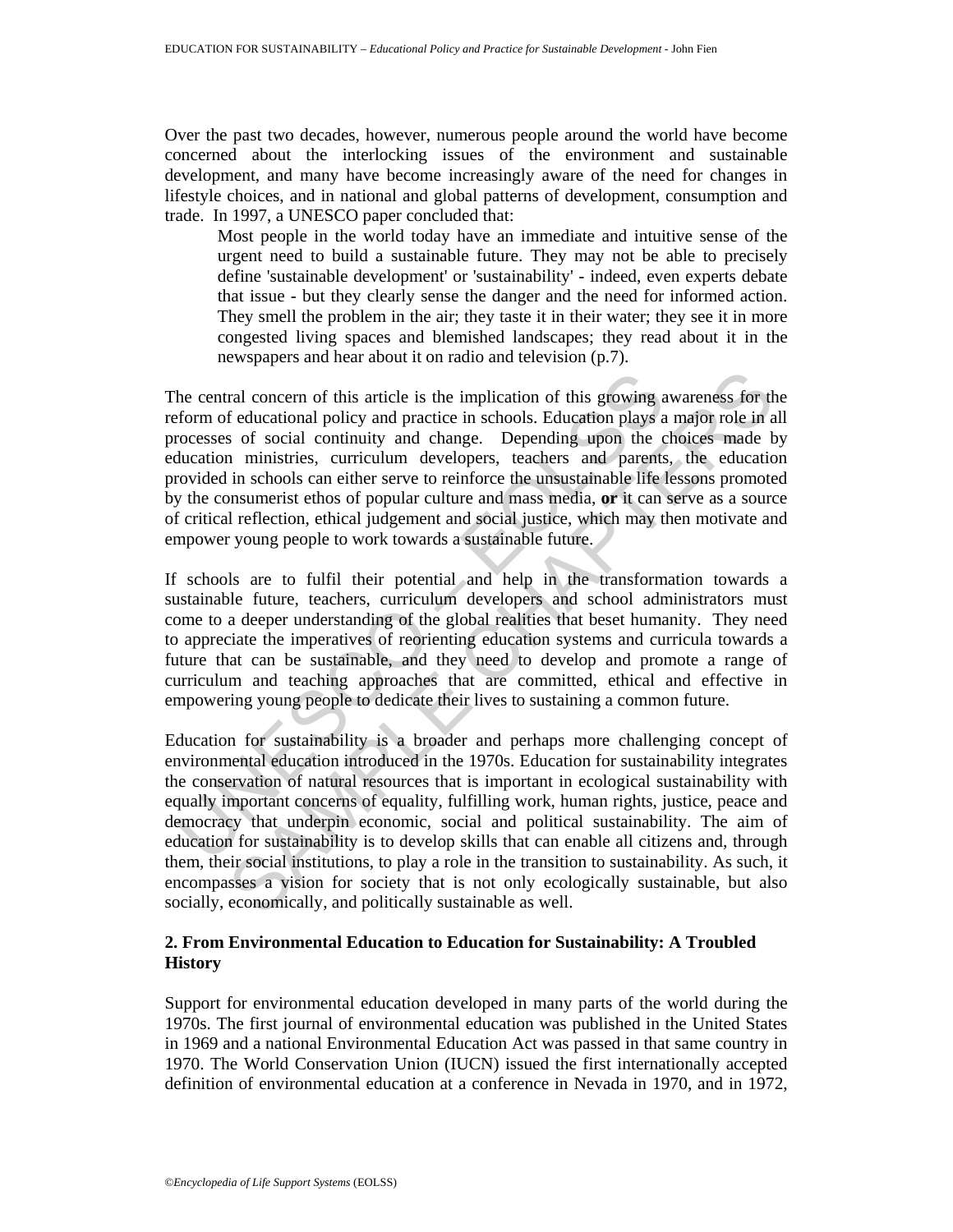the United Nations Conference on the Human Environment (Habitat I) in Stockholm agreed to establish an International Environmental Education Programme coordinated by UNESCO and the United Nations Environment Programme (UNEP).

A UNESCO-UNEP sponsored conference in Belgrade in 1974 initiated a global series of national and regional meetings on environmental education, which resulted in an Intergovernmental Conference on Environmental Education in Tbilisi in 1977. The set of goals, aims, objectives and guiding principles agreed upon at that meeting (the 'Tbilisi Declaration') has proven to be not only enduring, but also a major catalyst to national education policies throughout the world. The Tbilisi Declaration called for education to:

(a) foster clear awareness of, and concern about, economic, social, and political interdependence in urban and rural areas;

(b) provide every person with opportunities to acquire the knowledge, values, attitudes, commitment and skills needed to protect and improve the environment; [and]

(c) create new patterns of behaviour of individuals, groups and society as a whole towards the environment (UNESCO-UNEP, 1978, p. 3).

Five interrelated objectives were recommended to help achieve these goals:

**Awareness**: To help social groups and individuals acquire an awareness and sensitivity to the total environment and its allied problems.

**Knowledge**: To help social groups and individuals gain a variety of experience in, and acquire a basic understanding of, the environment and its associated problems.

**Attitudes**: To help social groups and individuals acquire a set of values and feelings of concern for the environment, and motivation for actively participating in environmental improvement and protection.

**Skills**: To help social groups and individuals acquire the skills for identifying and solving environmental problems.

interdependence in urban and rural areas;<br>
(b) provide every person with opportunities to acquire the kn<br>
attitudes, committent and skills needed to protect an<br>
environment; [and]<br>
(c) create new patterns of behaviour of i **Participation**: To provide social groups and individuals with an opportunity to be actively involved at all levels in working toward the resolution of environmental problems (UNESCO-UNEP, 1978, p. 3).

therdependence in urban and rural areas;<br>
o) provide every person with opportunities to acquire the knowledge, value<br>
tititudes, commitment and skills needed to protect and improve the<br>
nvironment; [and]<br>
c) create new pat The Tbilisi conference contributed to a wide spread adoption of various forms of environmental education in school systems throughout the world. Supporting this growth of environmental education were general initiatives such as the development of curriculum guidelines and new teaching materials, the revision of syllabuses to infuse an environmental perspective, the adoption of whole-school approaches to curriculum planning for environmental education, and the establishment of specialised environmental education centres. Unfortunately, the objectives of informed understanding, ethical commitment, critical thinking, and active citizenship in environmental contexts were not given a high priority. Indeed, they counted for little in mainstream education policy and practice in most countries during this first wave of environmental education. Most telling, these developments were generally ignored by educational theorists. Lacking support, such objectives gradually became 'diluted' and, in many cases, 'deleted' from the curriculum, and environmental education came to be seen largely as the prerogative of subjects such as science and geography, where social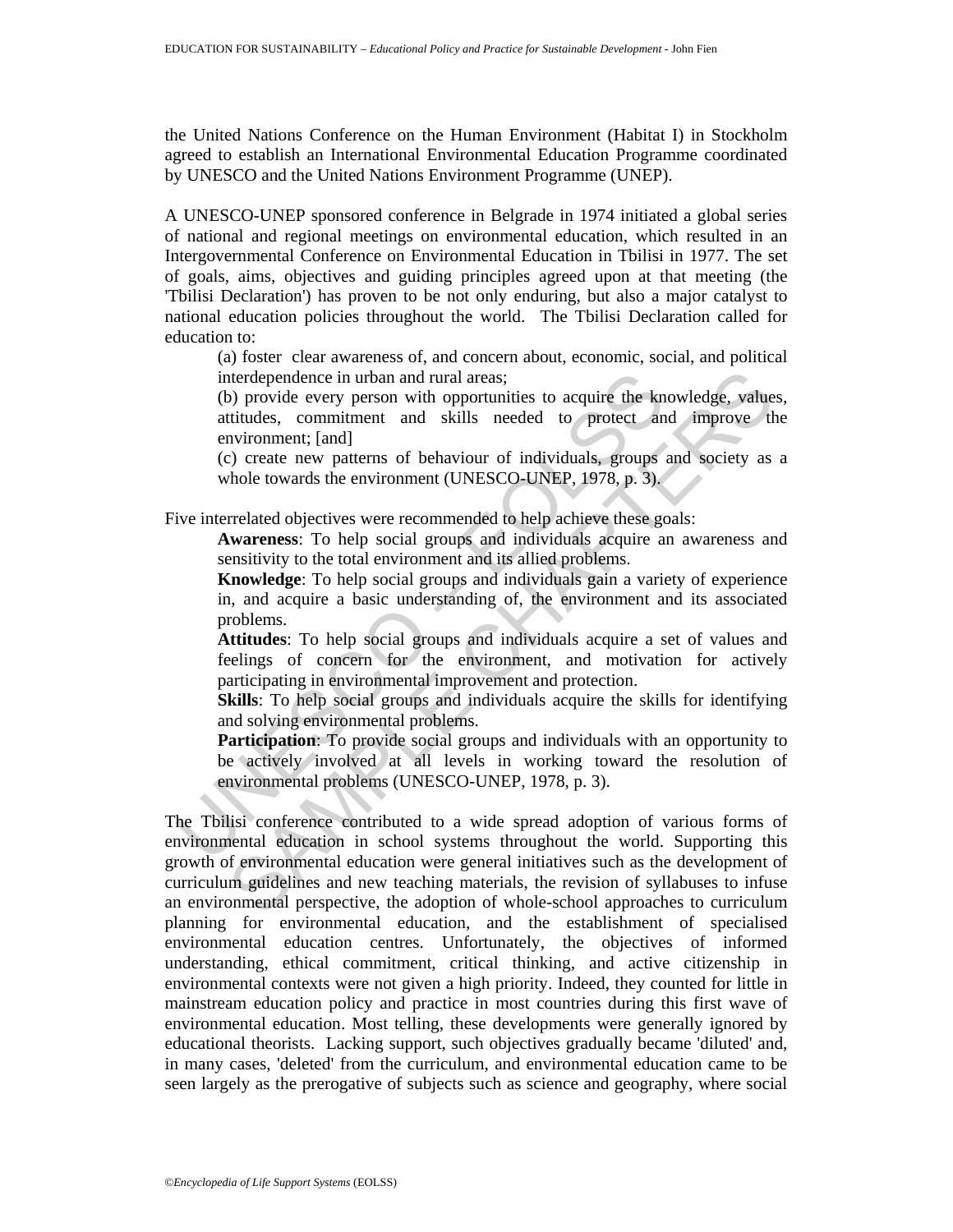and political values were seldom critically examined. The Tbilisi approach to environmental education was left to small bands of enthusiasts in each country. Studies in many countries point to this situation continuing throughout the 1980s and 1990s.

However, a major rethinking of the contribution of education to sustainability took place in the 1990s. Initiatives in global education – including a concern for issues of peace, human rights, development and citizenship – grew in many countries, but they seldom embraced a concern for the natural world or for the interdependence of social, economic, political and ecological sustainability. However, growing attention to poverty alleviation led to the emergence of a 'second wave' of environmental education. Focusing on the relationship between education and sustainability, this 'second wave' draws on the *Agenda 21* report of the 1992 United Nations Conference on Environment and Development (UNCED), the Earth Summit. *Agenda 21* devoted a whole chapter to the role of environmental education in relation to sustainability, arguing that:

omment and Development (UNCED), the Earth Summit. *Agenda* 21 devoted<br>naptic to the role of environmental education in relation to sustainability<br>hat:<br>thus that:<br>thus distributed for promoting sustainable development and i Education is critical for promoting sustainable development and improving the capacity of the people to address environment and development issues...It is critical for achieving environmental and ethical awareness, values and attitudes, skills and behaviour consistent with sustainable development and for effective public participation in decision-making. (UNCED 1992, Chapter 36, p. 2.)

In Environment and Development (UNCED), the Earth Summit. Ager<br>hole chapter to the role of environmental education in relation<br>guing that:<br>Equation is critical for promoting sustainable development are<br>acaity of the peopl Directed towards such ends, education has a pivotal role to play in both building a supportive social context for sustainability and in empowering citizens to influence policy makers to hasten the transition towards sustainability. Indeed, without such education, even the most enlightened legislation, cleanest technology, and most sophisticated research will not achieve the long-term goal of sustainability.

To achieve this vision, Chapter 36 called on governments, international agencies, businesses and civil society groups to:

- ensure that basic education and functional literacy for all is achieved
- make environmental and development education available to people of all ages
- integrate environmental and development concepts, including those of population, into all educational programmes, with analyses of the causes of the major problems
- involve school children in local and regional studies on environmental health, including safe drinking water, sanitation, food and the environmental and economic impacts of resource use.

Following the Earth Summit in 1992, much has been done to promote this new vision of education at the international level. Under the leadership of UNESCO, which was designated as the United Nations Task Manager for Chapter 36, much has been accomplished. The key concepts and messages of education for sustainable development have been clarified and communicated through the initiatives of UNESCO, and investment in basic education and literacy has been extensively promoted through its Education for All (EFA) programme. Innovative educational practices were identified and shared through international conferences and regional workshops. Demonstration projects and sample curriculum and training materials were developed, and an international network of schools (the Associated Schools Project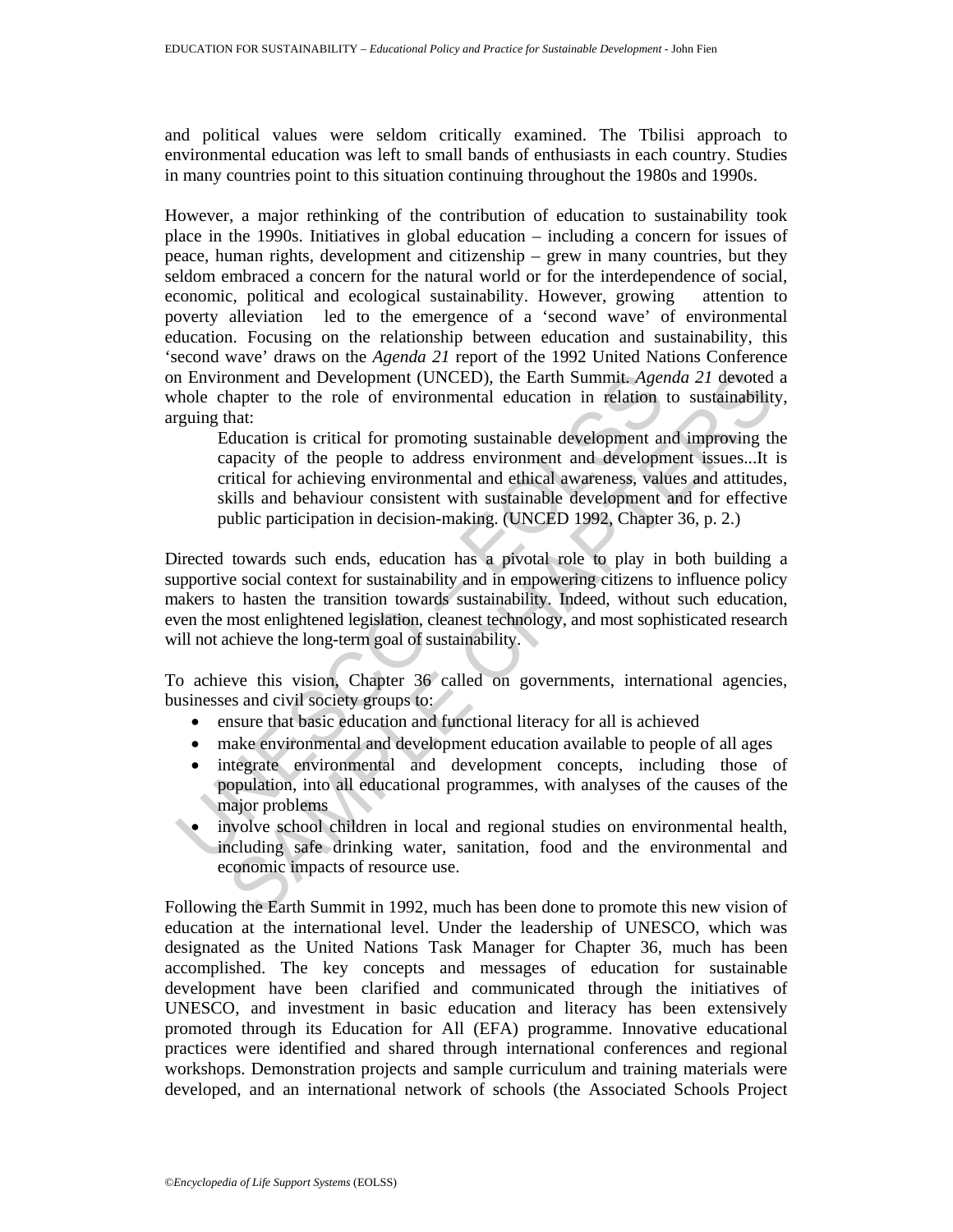Network), committed to the principles of peace, human rights, equity and conservation, was created. UNESCO has also developed partnerships with many UN agencies, including the United Nations Fund for Population Activities (UNFPA), the World Health Organisation (WHO) and the International Labour Organisation (ILO) to promote population education, WHO to develop new approaches to health education, the Food and Agricultural organization (FAO) to promote education and food security in rural areas, WHO and UNAIDS to combat the AIDS epidemic, and many more.

- -
- -
- -

# TO ACCESS ALL THE **20 PAGES** OF THIS CHAPTER, Visit: http://www.eolss.net/Eolss-sampleAllChapter.aspx

#### **Bibliography**

Fien, John (1993) *Education for the Environment: Critical Curriculum Theorising and Environmental Education*.Victoria, Deakin University.[A critical analysis of the environmental and educational ideologies underlying the values and citizenship objectives of education for sustainable development]

Fien, John, Heck, Deborah and Ferreira, Joanne, eds. (1997) *Learning for a Sustainable Environment: A Professional Development Guide for Teacher Educators*. Bangkok: UNESCO-ACEID, [A workshop manual for use in pre- and in-service teacher education]

Fien, John (2001) Education and Sustainability: Reorienting Australian Schools for a Sustainable Future, *Tela Pape*rs, No. 8. Melbourne: Australian Conservation Foundation. [A guide to policy reform in school education]

Hopkins, Charles, Damlamian, Jeanne and Lopez Ospina, Gustavo (1996) Evolving towards education for sustainable development: an international perspective. *Nature and Resources* 32 (3). 2-11. [The 'classic' paper outlining the origins, development and scope of education for sustainable development]

TO ACCESS ALL THE 20 PAGES OF THIS CHA<br>Visit: http://www.eolss.net/Eolss-sampleAllChapter<br>ibliography<br>en. John (1993) Education for the Environment: Critical Curriculum Theorising<br>ducation.Victoria, Deakin University.[A cr UNCED (1992) Promoting education and public awareness and training, *Agenda 21,* United Nations Conference on Environment and Development, Conches, Ch. 36. .[The chapter on education for sustainable development in Agenda 21]

TO ACCESS ALL THE 20 PAGES OF THIS CHAPTER,<br>
Visit: http://www.colss.net/Eolss-sampleAllChapter.aspx<br>
thy<br>
thy<br>
thy<br>
the the multiplication for the Environment: Critical Curriculum Theorising and Environment<br>
Victoria, Dea UNESCO (1997) *Environment and Society: Education and Public Awareness for Sustainability*, Background Paper prepared for UNESCO International Conference, Thessaloniki. [The background paper prepared to stimulate debate on education for sustainable development at the 1997 conference organised by UNESCO and he Government of Greece]

UNESCO (2002a) *Education for Sustainability: Lessons Learnt from a Decade of Commitment From Rio to Johanesburg*. Report to World Summit on Sustainable Development, Johannesburg. [An analysis of international trends and developments in education for sustainable development with a focus on basic education and reorienting school, technical, university and community education]

UNESCO (2002b) *Teaching and Learning for a Sustainable Future*. [on-line at URL:

http://www.unesco.org/education/tlsf [A 100 hour multi-media professional develop programme for teachers divided into 25 modules in four sections: A Curriculum Rationale, Cross-Curriculum Planning, Interdisciplinary Themes and Teaching and learning Strategies]